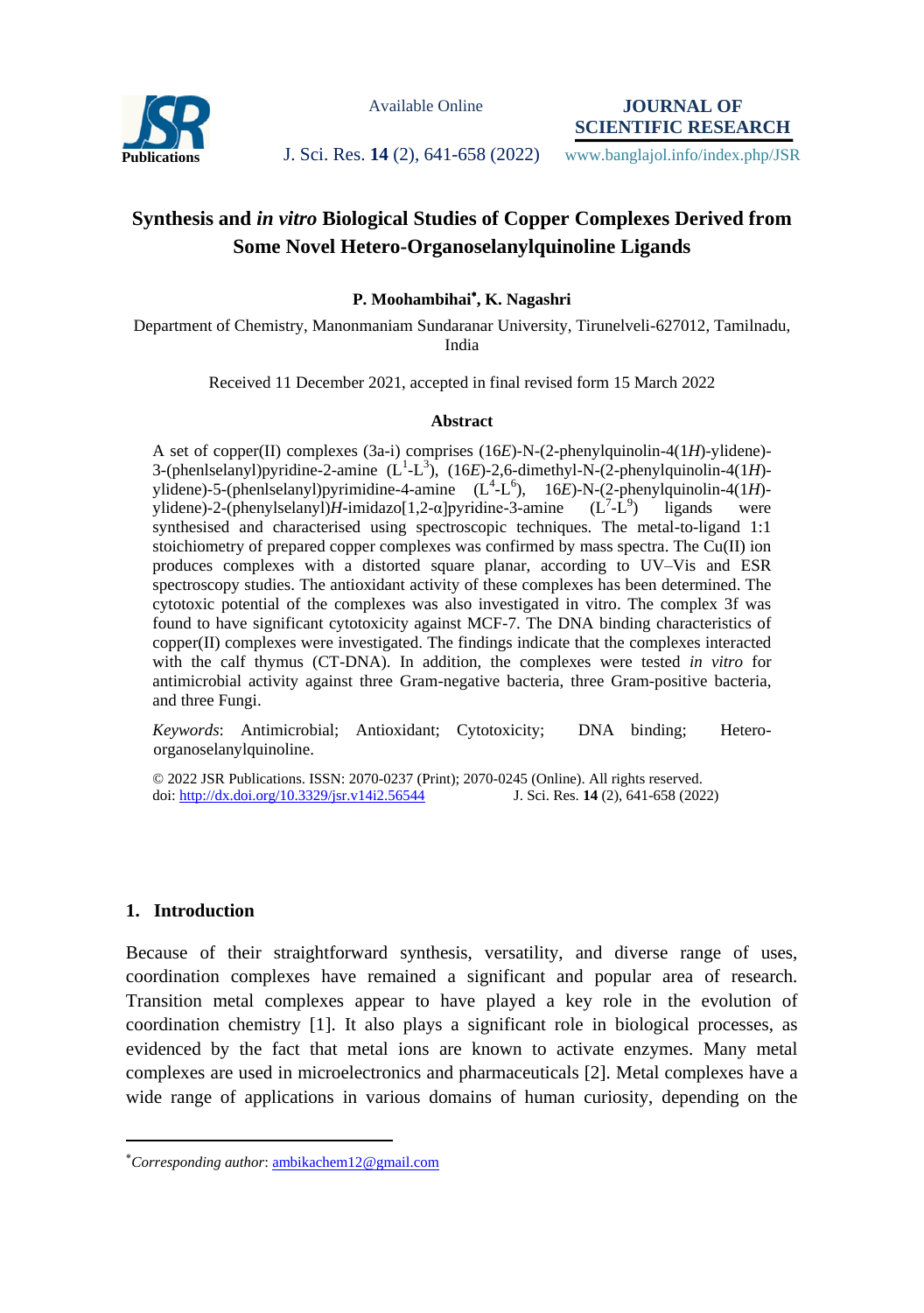nature of the metal and the type of ligand [3]. Quinolines are nitrogen heterocycles found in many natural and synthetic compounds. They have antibacterial [4], antifungal [5], antileishmanial [6], antimalarial [7], antitumor [8], anticonvulsant, and antihypertensive [9] properties.

Since the 1970s, synthetic organoselenium compounds have piqued synthetic chemistry's interest. Some reports describe the discovery of various selenoproteins involved in various physiological processes in mammals, including thyroid hormone production, antioxidant defense, and immune responses. Synthetic organoselenium compounds have also been reported to behave as antioxidants, chemo preventers, and apoptotic inducers in the brain, liver, skin, colon, lung, and prostate [10,11]. In the research field, selenium becomes active when it reacts with heterocycles such as pyridine, pyrimidine, and imidazopyridine. The use of a selenium atom as a building block for a range of five- and six-membered selenium-containing heterocyclic compounds necessitates additional consideration. Selenium has been associated with antioxidant, antiinflammatory, and cytostatic activities [12,13]. Antioxidant activity is connected to the amount of selenium in several antioxidant enzymes that protect cells from oxidative damage [14]. Organo-selenium compounds have been employed as organic conductors, semiconductors, and optoelectronics in addition to their prospective applications [15,16]. We decided to investigate the synthesis and biological properties of Schiff base copper complexes derived from organoselenium (2-(phenylselanyl)pyridine-3-amine, 2,6 dimethyl-5-(phenylselanyl)pyrimidin-4-amine, 2-(phenylselanyl)*H*-imidazo[1,2-α] pyridine-3-amine ligands to design better drugs that target cellular DNA. In addition, the antibacterial activity, DNA binding investigations, antioxidant and cytotoxicity properties of the generated complexes were investigated

# **2. Experimental**

In this experiment, AnalaR grade chemicals were employed. The NMR spectra were recorded using tetramethylsilane (TMS) as an internal standard. In comparison to TMS, chemical changes are measured in parts per million. The ligands and their complexes' Fast Atom Bombardment (FAB) mass spectra were recorded on a Jeol SX 102/DA-6000 mass spectrometer/data system using argon/xenon (6 kV, 10 mA) as the FAB gas. The molar conductance of copper complexes in dimethylsulphoxide (DMSO) solution was measured using a coronation digital conductivitymeter. The IR spectra of the ligands and their copper complexes were measured in the  $4000-200$  cm<sup>-1</sup> range using a KBr disc on a Perkin–Elmer 783 spectrophotometer. The magnetic susceptibility values were calculated using the equation eff = 2.83 (m.T)  $1/2$ . The diamagnetic adjustments were made using Pascal's constant, and the calibrant was Hg[Co(SCN)4]. On a Varian E112 X-band spectrometer, the copper complexes' ESR spectra were obtained at 300 and 77 K.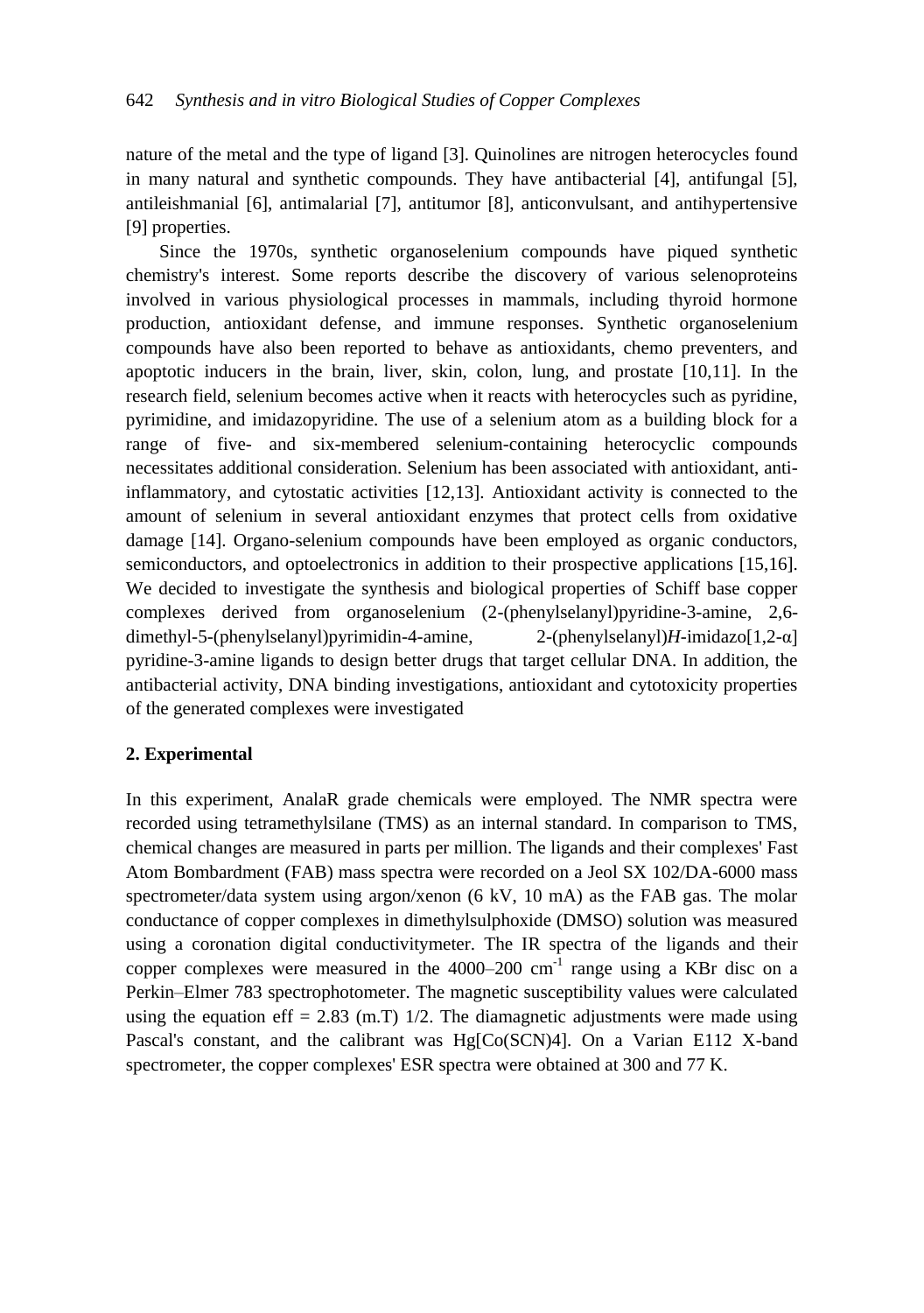# **2.1.** Preparation of ligands 2a-i  $(L^1 \text{-} L^9)$

2-(phenylselanyl)pyridine-3-amine, 2,6-dimethyl-5-(phenylselanyl)pyrimidin-4-amine, 2- (phenylselanyl)H-imidazo[1,2-α]pyridine-3-amine were separately mixed with 12 mmolof sodium borohydride in 50 mL of DMF with continuous stirring at 0-5 °C. After dilution with an equal volume of DMF, 10 mmol of phenylquinoline compounds  $1(a-i)$  were added dropwise to the resultant solution. The reactions were done in 60-90 min. The extractions were carried out in dichloromethane under a vacuum. Before being dried over anhydrous sodium sulfate, the organic layer was washed multiple times with brine solution. The solvent was extracted using a rota evaporator, and the liquid was purified using a silica column and chloroform-methanol (8:2) as the eluant.

2.1.1. *2a (16E)-N-(2-phenylquinoline-4(1H)-ylidene)-3-(phenylselanyl)pyridine-2-amine*

Yield: 68 %. Anal.calcd for  $C_{26}H_{19}N_3$ Se: C, 69.03; H, 4.33; N, 9.29; Found: C, 69.01; H, 4.31; N, 9.27. FAB mass spectrometry (FAB-MS)  $m/z$  454[M+1].<sup>1</sup>H NMR (400 MHz, CDCl3, *δ*, ppm): 6.15 (s, 1H), 6.52-6.73 (m, 5H), 6.82-6.91 (m, 3H), 7.26-7.28 (d, 2H), 7.60-7.64 (m, 3H), 8.23-8.72 (m, 4H), 8.82 (s, -NH). <sup>13</sup>C-NMR (400 MHz, DMSO-*d6*): 138.1 (C-2), 102.3 (C-3), 164.4 (C-4), 130.2 (C-5), 118.7 (C-6), 131.6 (C-7), 116.1 (C-8), 148.2 (C-9), 117.6 (C -10), 134.2 (C-11), 126.2 (C-12, C-16), 128.5 (C-13, C-15), 127.8 (C-14). 174. 8 (C-18), 150.4 (C-20), 122.3 (C-21), 137.1 (C-22), 117.1 (C-23), 129.8 (C-25), 131.4 (C-26, C-30), 128.6 ( C-27, C-28, C-29).

2.1.2. *2b (4E)-4-(3-(phenylselanyl)pyridine-2-ylimine)-1,4-dihydro-2-phenylquinoline-7 ol*

Yield: 68 %. Anal.calcd for  $C_{26}H_{19}N_3OSe$ : C, 66.67; H, 4.09; N, 8.97; Found: C, 66.64; H, 4.05; N, 8.94. FAB mass spectrometry (FAB-MS) *m*/*z* 470 [M+1].<sup>1</sup>H NMR (400 MHz, CDCl3, *δ*, ppm): 4.84 (s, -OH), 5.88 (s, 1H), 5.92 (d, 1H), 6.12 (s, 1H), 6.34 (d, 1H) 6.50- 6.63 (m, 5H), 6.78-6.84 (m, 3H), 7.24-7.26 (d, 2H), 7.58-7.62 (m, 3H), 8.64 (s, -NH). <sup>13</sup>C-NMR (400 MHz, DMSO-*d6*): 138.1 (C-2), 102.1 (C-3), 164.4 (C-4), 131.2 (C-5), 106.4 (C-6), 161.4 (C-7), 101.1 (C-8), 149.2 (C-9), 110.4 (C-10), 134.2 (C-11), 126.2 (C-12, C-16), 128.5 (C-13, C-15), 127.8 (C-14). 174. 8 (C-18), 150.4 (C-20), 122.2 (C-21), 136.8 (C-22), 117.1 (C-23), 129.8 (C-25), 131.4 (C-26, C-30), 128.6 ( C-27, C-28, C-29).

# 2.1.3. *2c (16E)-N-(7-nitro-2-phenylquinoline-4(1H)-ylidene)-3-(penylselanyl)pyridine-2 amine*

Yield: 68 %. Anal.calcd for  $C_{26}H_{18}N_4O_2Se$ : C, 62.68; H, 3.65; N, 11.26; Found: C, 62.64; H, 3.62; N,11.24. FAB mass spectrometry (FAB-MS) *m*/*z* 499 [M+1]. <sup>1</sup>H NMR (400 MHz, CDCl<sub>3</sub>, δ, ppm): 6.12 (s, 1H), 6.14 (s, 1H), 6.42 (d, 1H), 6.34 (d, 1H) 6.52-6.66 (m, 5H), 6.78-6.86 (m, 3H), 7.26-7.28 (d, 2H), 7.59-7.62 (m, 3H), 8.72 (s, -NH). <sup>13</sup>C-NMR (400 MHz, DMSO-*d6*): 138.1 (C-2), 102.1 (C-3), 164.4 (C-4), 130.6 (C-5), 111.1 (C-6),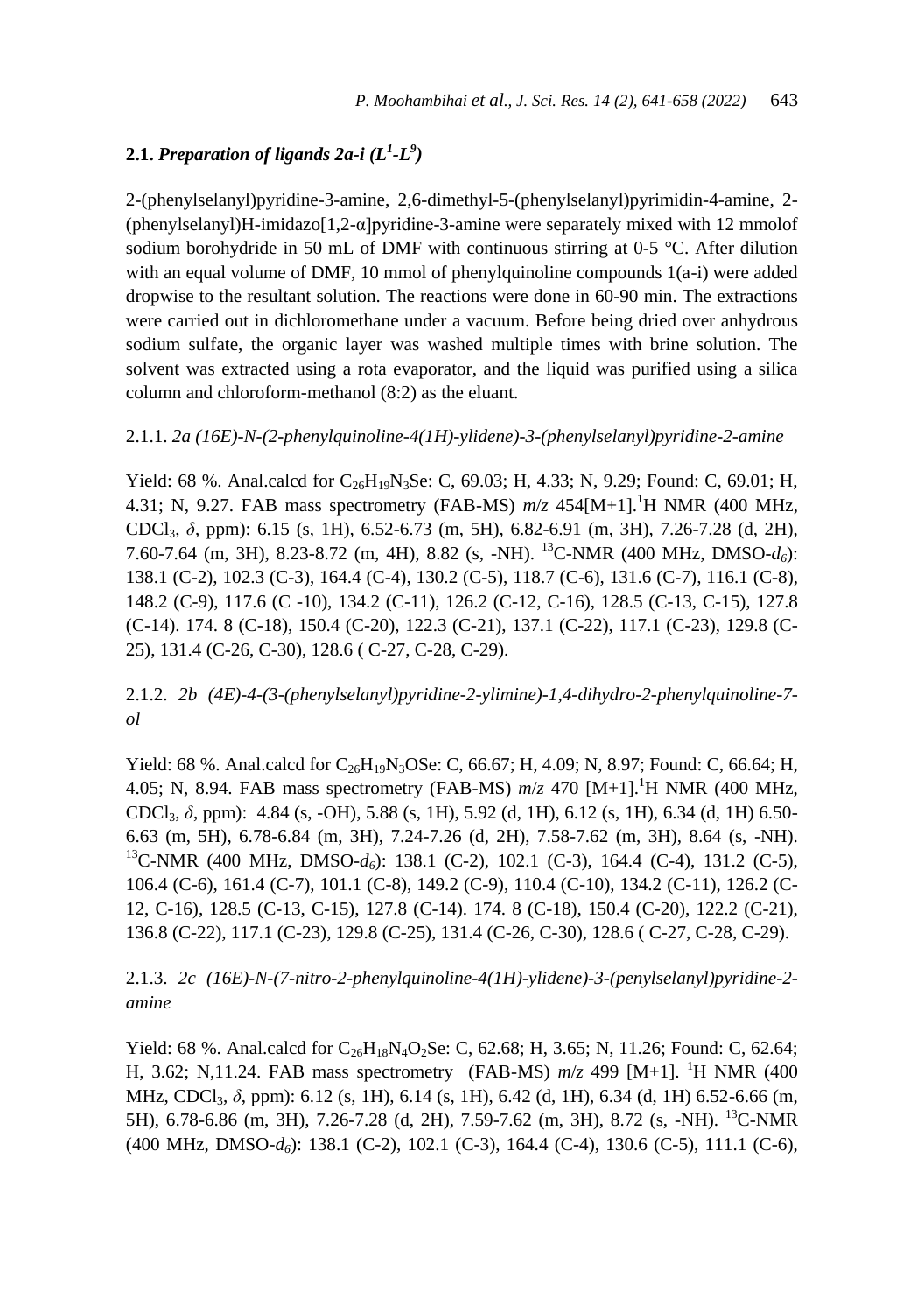151.3 (C-7), 110.1 (C-8), 148.8 (C-9), 123.7 (C-10), 134.2 (C-11), 126.2 (C-12, C-16), 128.5 (C-13, C-15), 127.8 (C-14). 174. 8 (C-18), 150.4 (C-20), 122.2 (C-21), 136.8 (C-22), 116.8 (C-23), 129.8 (C-25), 131.4 (C-26, C-30), 128.6 ( C-27, C-28, C-29).

2.1.4. *2d (16E)-2,6-dimethyl-N-(2-phenylquinoline-4(1H)-ylidene)-5-(phenylselanyl) pyrimidine-4-amine*

Yield: 68 %. Anal.calcd for  $C_{27}H_{22}N_4$ Se: C, 69.03; H, 4.33; N, 9.29; Found: C, 69.01; H, 4.31; N, 9.27. FAB mass spectrometry (FAB-MS) *m*/*z* 483 [M+1].<sup>1</sup>H NMR (400 MHz, CDCl3, *δ*, ppm): 2.28 (s, 6H), 6.11 (s, 1H), 6.48-6.53 (m, 5H), 7.24-7.26 (d, 2H), 7.58- 7.62 (m, 3H), 8.21-8.62 (m, 4H), 8.68 (s, -NH). <sup>13</sup>C-NMR (400 MHz, DMSO-*d6*): 138.1 (C-2), 102.1 (C-3), 164.4 (C-4), 129.8 (C-5), 118.7 (C-6), 131.6 (C-7), 116.1 (C-8), 147.8 (C-9), 117.6 (C-10), 134.2 (C-11), 126.2 (C-12, C-16), 128.5 (C-13, C-15), 127.8 (C-14). 181. 8 (C-18), 167.8 (C-20), 165.8 (C-22), 110.7 (C-23), 129.8 (C-25), 131.4 (C-26, C-30), 128.6 ( C-27, C-28, C-29), 25.3 (CH<sub>3</sub> – C), 21.2 (CH<sub>3</sub> – C).

2.1.5. *2e (4E)-4-(2,6-dimethyl-5-(phenylselanyl)zpyrimidin-4-ylimino)-1,4-dihydro-2 phenylquinolin-7-ol*

Yield: 68 %. Anal.calcd for  $C_{27}H_{22}N_4OSe$ : C, 65.19; H, 4.46; N, 11.26; Found: C, 65.16; H, 4.42; N, 11.22. FAB mass spectrometry (FAB-MS) *m*/*z* 499 [M+1].<sup>1</sup>H NMR (400 MHz, CDCl<sub>3</sub>, δ, ppm): 2.28 (s, 6H), 4.78 (s, -OH), 6.11 (s, 1H), 6.22 (d, 1H), 6.38 (d, 1H) 6.46-6.52 (m, 5H), 6.72(s, 1H), 7.22-7.25 (d, 2H), 7.56-7.60 (m, 3H). 8.64 (s, NH).<sup>13</sup>C-NMR (400 MHz, DMSO-*d6*): 138.1 (C-2), 102.1 (C-3), 164.4 (C-4), 131.2 (C-5), 105.7 (C-6), 161.4 (C-7), 101.1 (C-8), 149.2 (C-9), 110.2 (C-10), 134.2 (C-11), 126.2 (C-12, C-16), 128.5 (C-13, C-15), 127.8 (C-14). 181. 8 (C-18), 167.8 (C-20), 165.8 (C-22), 110.7  $(C-23)$ , 129.8  $(C-25)$ , 131.4  $(C-26, C-30)$ , 128.6  $(C-27, C-28, C-29)$ , 25.3  $(CH_3 - C)$ , 21.2  $(CH_3 - C)$ .

2.1.6. *2f (16E)-2,6-dimethyl-N-(7-nitro-2-phenylquinoline-4(1H)-ylidene)-5-(phenyl selanyl)pyrimidine-4-amine*

Yield: 68 %. Anal.calcd for  $C_{27}H_{22}N_5O_2$ Se: C, 61.60; H, 4.02; N, 13.30; Found: C, 61.56; H, 4.01; N, 13.26. FAB mass spectrometry (FAB-MS)  $m/z$  528 [M+1]. <sup>1</sup>H NMR (400 MHz, CDCl<sub>3</sub>, δ, ppm): 2.28 (s, 6H), , 6.16 (s, 1H), 6.48 (s, 1H), 6.82 (d, 1H), 6.88 (d, 1H) 6.66-6.72 (m, 5H), 7.25-7.27 (d, 2H), 7.58-7.61 (m, 3H), 8.34 (s, NH). <sup>13</sup>C-NMR (400 MHz, DMSO-*d6*): 138.1 (C-2), 102.1 (C-3), 164.4 (C-4), 130.6 (C-5), 110.9 (C-6), 161.4 (C-7), 151.3 (C-8), 148.8 (C-9), 123.2 (C-10), 134.2 (C-11), 126.2 (C-12, C-16), 128.5 (C-13, C-15), 127.8 (C-14). 181. 8 (C-18), 167.8 (C-20), 165.8 (C-22), 110.7 (C-23), 129.8 (C-25), 131.4 (C-26, C-30), 128.6 ( C-27, C-28, C-29), 25.3 (CH<sub>3</sub> – C), 21.2 (CH<sub>3</sub> – C).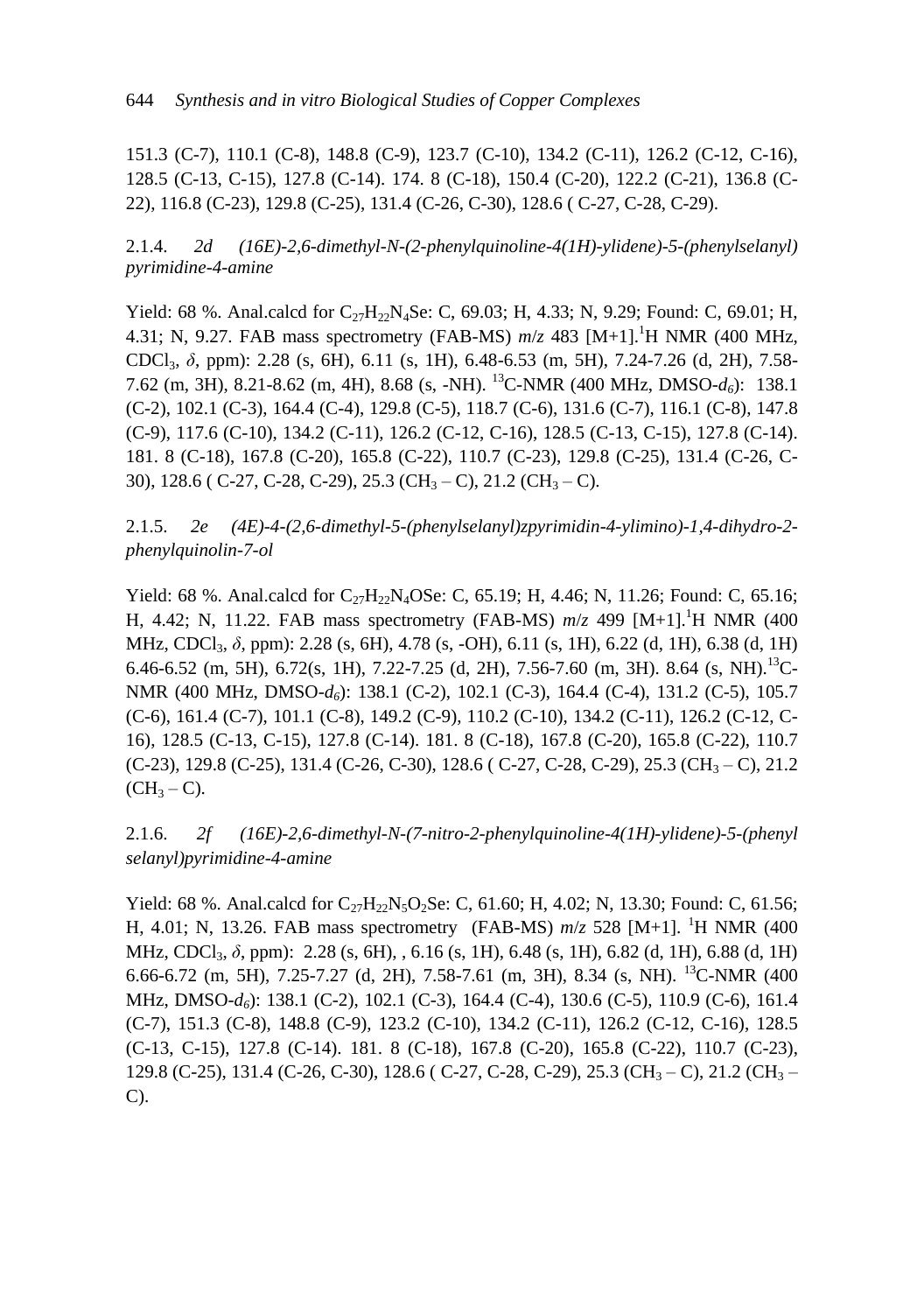2.1.7. *2g (16E)-N-(2-phenylquinolin-4(1H)-ylidene)-2-(phenylselanyl)H-imidazo[1,2 α]pyridine-3-amine*

Yield: 68 %. Anal.calcd for  $C_{28}H_{20}N_4$ Se: C, 68.65; H, 4.10; N, 11.40; Found: C, 68.61; H, 4.08; N, 11.36. FAB mass spectrometry (FAB-MS)  $m/z$  493 [M+1]. <sup>1</sup>H NMR (400 MHz, CDCl3, *δ*, ppm): 6.12 (s, 1H), 6.58-6.62 (m, 5H), 6.64-6.72 (m, 4H), 7.24-7.26 (d, 2H), 7.58-7.62 (m, 3H), 8.31-8.82 (m, 4H), 8.28 (s, NH).<sup>13</sup>C-NMR (400 MHz, DMSO-*d6*): 138.1 (C-2), 102.1 (C-3), 164.4 (C-4), 128.6 (C-5), 118.6 (C-6), 131.7 (C-7), 116.2 (C-8), 147.8 (C-9), 117.6 (C-10), 134.2 (C-11), 126.2 (C-12, C-16), 128.5 (C-13, C-15), 127.8 (C-14). 119. 8 (C-18), 126.1 (C-20), 119.8 (C-21), 130.1 (C-22), 115.2 (C-23), 119.8 (C-24), 144.2 ( C-26), 129.8 (C-28), 131.4 (C-29, C-33), 128.6 (C-30, C-31, C-33).

2.1.8. *2h (4E)-4-(2-(phenylselanyl)H-imidazo[1,2α]pyridine-3-ylimino)-1,4-dihydro-2 phenylquinolin-7-ol*

Yield: 68 %. Anal.calcd for  $C_{28}H_{20}N_4OSe$ : C, 66.27; H, 3.97; N, 11.04; Found: C, 66.24; H, 3.94; N, 11.01. FAB mass spectrometry (FAB-MS) *m*/*z* 509 [M+1].<sup>1</sup>H NMR (400 MHz, CDCl<sub>3</sub>, δ, ppm): 4.74 (s, -OH), 6.08 (s, 1H), 6.18 (d, 1H), 6.32 (d, 1H), 6.34 (s, 1H), 6.42-6.46 (m, 5H), 6.62-6.73 (m, 4H), 7.20-7.23 (d, 2H), 7.44-7.48 (m, 3H), 8.34 (s, NH). <sup>13</sup>C-NMR (400 MHz, DMSO-*d6*): 138.1 (C-2), 102.1 (C-3), 164.4 (C-4), 131.2 (C-5), 105.8 (C- 6), 161.4 (C-7), 101.1 (C-8), 149.3 (C-9), 110.4 (C-10), 134.2 (C-11), 126.2 (C-12, C-16), 128.5 (C-13, C-15), 127.8 (C-14). 119. 8 (C-18), 126.1 (C-19), 119.8 (C-20), 130.1 (C-21), 115.2 (C-22), 119.8 (C-24), 144.2 ( C-26), 129.8 (C-28), 131.4 (C-29, C-33), 128.6 (C-30, C-31, C-33).

2.1.9. *2i (16E)-N-(7-nitro-2-phenylquinolin-4(1H)-ylidene)-2-(phenylselanyl)Himidazo[1,2-α]pyridine-3-amine*

Yield: 68 %. Anal.calcd for  $C_{28}H_{19}N_5O_2$ Se: C, 62.69; H, 3.37; N, 13.06; Found: C, 62.64; H, 3.34; N, 11.03. FAB mass spectrometry (FAB-MS)  $m/z$  536 [M+1]. <sup>1</sup>H NMR (400 MHz, CDCl<sub>3</sub>, δ, ppm): 6.28 (s, 1H), 6.40 (d, 1H), 6.42 (d, 1H) 6.44-6.46 (m, 5H), 6.64-6.74 (m, 4H), 7.22-7.24 (d, 2H), 7.46-7.48 (m, 3H), 8.22 (s, NH). <sup>13</sup>C-NMR (400 MHz, DMSO-*d6*): 137.9 (C-2), 102.1 (C-3), 164.4 (C-4), 130.7 (C-5), 111.1 (C-6), 111.4 (C-7), 110.1 (C-8), 148.8 (C-9), 123.7 (C-10), 134.2 (C-11), 126.2 (C-12, C-16), 128.5 (C-13, C-15), 127.8 (C-14). 119. 8 (C-18), 126.1 (C-19), 119.8 (C-20), 130.1 (C-21), 115.2 (C-22), 119.8 (C-24), 144.2 ( C-26), 129.8 (C-28), 131.4 (C-29, C-33), 128.6 (C-30, C-31, C-33).

# **2.2.** *Preparation of metal chelates [3a-i (CuL<sup>1</sup> (OAc)<sup>2</sup> - CuL<sup>9</sup> (OAc)2 )]*

Equimolar hot ethanolic solutions of 2-(phenylselanyl)pyridine-3-amine derivative and copper acetate (0.05 M) were placed in an RB flask at RT; the reacting mixture was stirred and allowed to precipitate. The solid product was then separated with methanol and hexane and washed repeatedly. The remaining metal complexes were prepared with the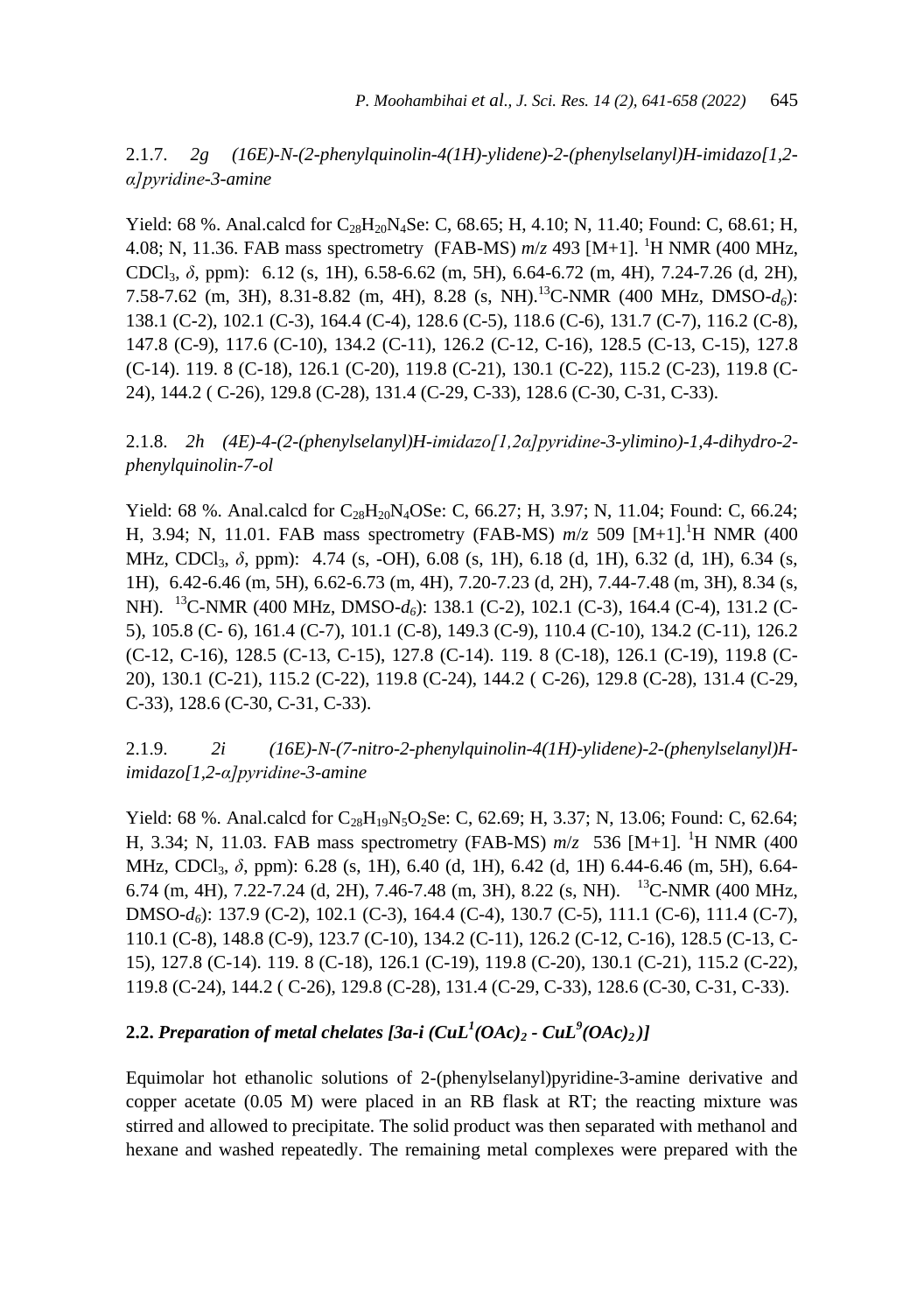same procedure. The metal chelates were dried in vacuum desiccators over fused calcium chloride which is illustrated in Scheme 1.

**3a** (CuL<sup>1</sup>(OAc)<sub>2</sub>): Yield: 68 %. Anal.calcd for C<sub>30</sub>H<sub>25</sub>CuN<sub>3</sub>O<sub>4</sub>Se: C 56.83, H 3.97; N 6.63; Found: C 56.79; H 3.94; N 6.59. FTIR (KBr): 3166 ν(N–H), 1160 ν (C–N), 1622  $ν(C=N)$ , 540  $ν(Cu-N)$ . FAB mass: 635 m/z [M+1].  $μ_{eff}(BM) = 1.84$ ;  $Δ<sub>m</sub>$  (mho cm<sup>2</sup> mol<sup>-1</sup>)  $= 18.$ 

**3b**  $(CuL^2(OAc_2)$ : Yield: 69 %. Anal.calcd for  $C_{30}H_{25}CuN_3O_5Se$ : C 55.43; H 3.88; N, 6.46; Found: C, 55.41, H, 3.84; N 6.46. FTIR (KBr): 1622 ν(C=N), 540 ν(Cu–N). FAB mass: 776 m/z [M+1].  $\mu_{eff}$  (BM) = 1.86;  $\Delta_{m}$  (mho cm<sup>2</sup> mol<sup>-1</sup>) = 20.

**3c** (CuL<sup>3</sup>(OAc)<sub>2</sub>): Yield: 67 %. Anal.calcd for C<sub>30</sub>H<sub>24</sub>CuN<sub>4</sub>O<sub>6</sub>Se: C 53.06, H 3.56, N 8.25, Found: C 53.03, H 3.52, N 8.22. FTIR (KBr): 1622 ν(C=N), 540 ν(Cu–N). FAB mass: 680 m/z [M+1].  $\mu_{eff}$  (BM) = 1.76;  $\Delta_{m}$  (mho cm<sup>2</sup> mol<sup>-1</sup>) = 18.

**3d** (CuL<sup>4</sup>(OAc)<sub>2</sub>): Yield: 68 %. Anal.calcd for  $C_{31}H_{28}CuN_4O_4Se$ : C 56.15, H 4.26, N 8.45; Found: C 56.12, H 4.23, N 8.42. FTIR (KBr): 3305 ν(O–H), 1622 ν(C=N), 540  $ν$ (Cu–N). FAB mass: 666 m/z [M+1].  $μ_{eff}$  (BM) = 1.86; Δ<sub>m</sub> (mho cm<sup>2</sup> mol<sup>-1</sup>) = 18.

**3e (CuL<sup>5</sup> (OAc)2)**: Yield: 68 %. Anal.calcd for C31H28CuN4O5Se: C 54.83, H 4.16, N 8.25, Found: C 54.81, H 4.14, N 238.. FTIR (KBr): 3305 ν(O–H), 1622 ν(C=N), 540 ν(Cu–N). FAB mass:  $682 \text{ m/z}$  [M+1].  $\mu_{\text{eff}}$  (BM) = 1.86;  $\Delta_{\text{m}}$  (mho cm<sup>2</sup> mol<sup>-1</sup>) = 18.

**3f** (CuL<sup>6</sup>(OAc)<sub>2</sub>): Yield: 66 %. Anal.calcd for C<sub>31</sub>H<sub>27</sub>CuN<sub>5</sub>O<sub>6</sub>Se: C 52.58, H 3.84, N 9.89, Found: C 52.56, H 3.81, N 9.85. FTIR (KBr): 3305 ν(O–H), 1622 ν(C=N), 540  $ν$ (Cu–N). FAB mass: 709 m/z [M+1].  $μ_{eff}$  (BM) = 1.76; Δ<sub>m</sub> (mho cm<sup>2</sup> mol<sup>-1</sup>) = 18.

**3g (CuL<sup>7</sup>(OAc)**<sub>2</sub>): Yield: 68 %. Anal.calcd for  $C_{32}H_{26}CuN_4O_4Se: C 57.10, H 3.89, N$ 8.32, Found: C 57.06, H 3.85, N 8.28. FTIR (KBr):1622 νC=N), 540 ν(Cu–N). FAB mass: 674 m/z [M+1].  $\mu_{eff}$  (BM) = 1.76;  $\Delta_{m}$  (mho cm<sup>2</sup> mol<sup>-1</sup>) = 18..

**3h** (CuL<sup>8</sup>(OAc)<sub>2</sub>): Yield: 67%. Anal.calcd for C<sub>32</sub>H<sub>26</sub> CuN<sub>4</sub>O<sub>5</sub>Se: C 55.78, H 3.80, N 8.13; Found: C 55.75, H 3.75, N 8.11. FTIR (KBr): 1622 ν(C=N), 540 ν(Cu–N). FAB mass: 690 m/z [M+1].  $\mu_{eff}$  (BM) = 1.86;  $\Delta_m$  (mho cm<sup>2</sup> mol<sup>-1</sup>) = 16.

**3i** (CuL<sup>9</sup>(OAc)<sub>2</sub>): Yield: 69 %. Anal.calcd for  $C_{32}H_{25}CuN_5O_6Se$ : C 53.52, H 3.51, N 9.75; Found: C 53.48, H 3.47, N 9.71. FTIR (KBr): 1622 ν(C=N), 540 ν(Cu–N). FAB mass: 719 m/z [M+1].  $\mu_{eff}$  (BM) = 1.86;  $\Delta_{m}$  (mho cm<sup>2</sup> mol<sup>-1</sup>) = 18.

# **3. Results and Discussion**

All copper complexes are stable at room temperature, insoluble in water but soluble in DMSO and Methylcyanide. On the isolated solid complexes of  $Cu(II)$  ion with the ligands, elemental analysis  $(C, H, \text{ and } N)$ , IR, magnetic moments, molar conductance,  ${}^{1}H$ NMR, and ESR were performed on the isolated solid complexes of  $Cu(II)$  ion with the ligands the molecular structures of copper complexes. Analytical ligands'data and their complexes were used to develop the empirical formula for the ligands and their complexes. The elemental analysis of all complexes was good (as shown in the Experimental section). All compounds decomposed above 250 °C, indicating their thermal stability [17].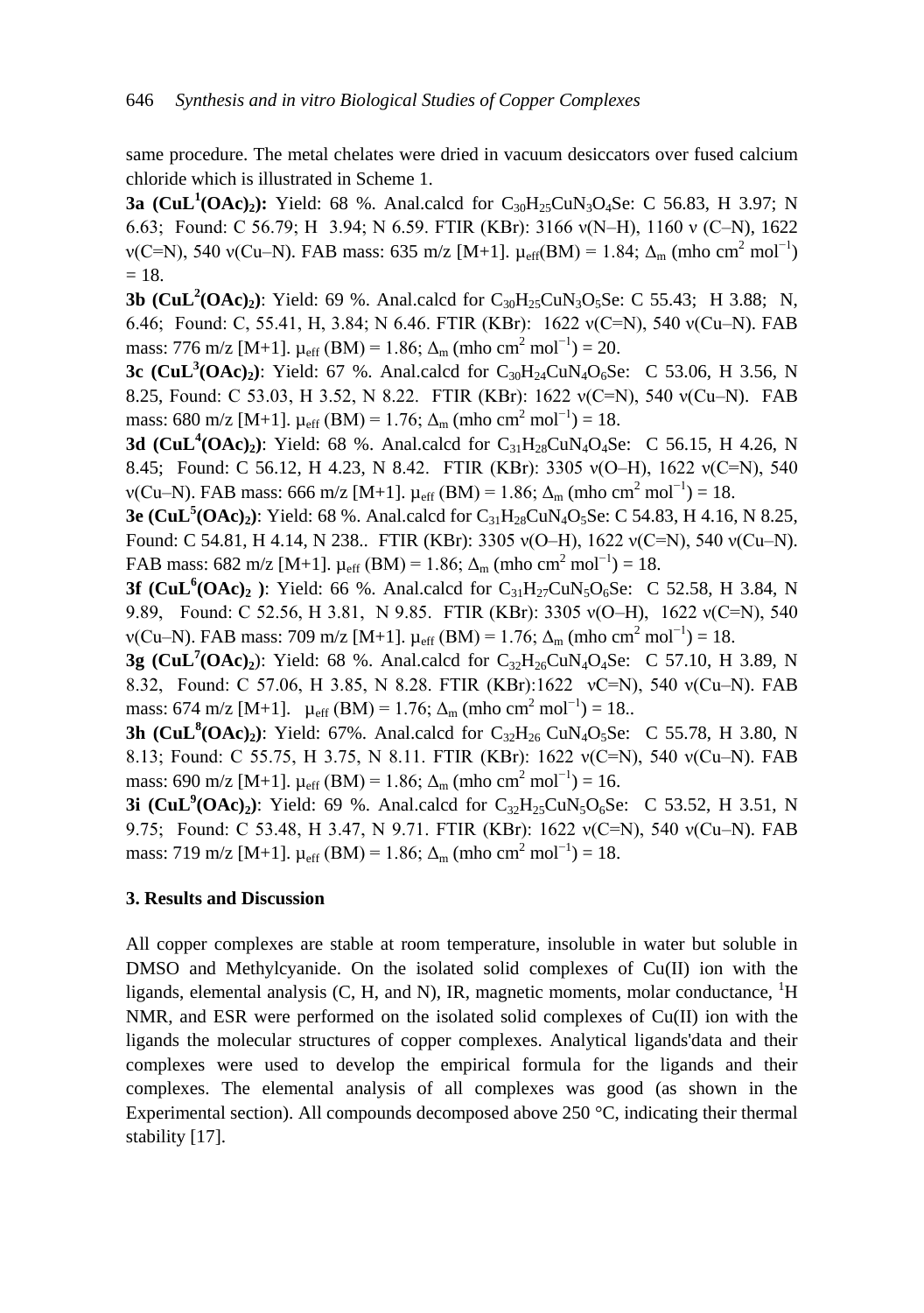# **3.1.** *IR spectra*

The IR spectra of the ligands show a  $v(C=N)$  peak in the 1645–1612 cm<sup>-1</sup> range. All complexes have  $v(C= N)$  bands at 1639–1580 cm<sup>-1</sup> in their IR spectra [18], which are relocated to lower energy areas in the complexes compared to the free ligands. The change in this band's energy side is most likely due to an increase in the C=N bond order caused by the coordination of nitrogen with the copper atom. Complex spectra exhibit two distinct bands attributable to  $v_{\text{asv}}(\text{COO-})$  and  $v_{\text{sv}}(\text{COO-})$  at 1630–1600 and 1404–1340 cm<sup>-</sup> <sup>1,</sup> indicating that the complexes include the carboxylate oxygen atom. The degree of separation between the  $v_{asy}(COO)$  and  $v_{sy}(COO)$  has also been utilized to determine the carboxylate group coordination mode. In copper complexes, the separation value between  $v_{\text{asy}}$  (COO) and  $v_{\text{sy}}$ (COO) was larger than 200 cm<sup>-1</sup> (260–216 cm<sup>-1</sup>), indicating that the carboxylate group in copper complexes of the ligands is coordinated monodentately [19]. In the spectra of copper complexes, the Schiff base ligands show a band about  $283 \text{ cm}^{-1}$ , attributed to (Cu-Se), which shifts to lower frequencies in the region  $253-213$  cm<sup>-1</sup> [20], indicating copper ion coordinated to the selenium atom of the hetero-organoselanyl moiety. Figs. 1 and 2 show the FT-IR spectra of the ligand 2f and its copper chelate 3f. Table 1 shows the characteristic peaks of synthesized ligands and their complexes.

| Ligand / complex | $v \text{ C=N (cm}^{-1})$ | $v$ M-N $(cm^{-1})$ | $v (coo-1)$ ass $(cm-1)$ | $(cm-1)$<br>$v(\cos)$ sv |
|------------------|---------------------------|---------------------|--------------------------|--------------------------|
| 2a               | 1645                      |                     |                          |                          |
| 2 <sub>b</sub>   | 1640                      |                     |                          |                          |
| 2c               | 1632                      |                     |                          |                          |
| 2d               | 1639                      |                     |                          | -                        |
| 2e               | 1620                      |                     |                          | $\qquad \qquad$          |
| 2f               | 1645                      |                     |                          |                          |
| 2g               | 1635                      |                     |                          |                          |
| 2 <sub>h</sub>   | 1622                      |                     |                          |                          |
| 2i               | 1612                      |                     |                          |                          |
| 3a               | 1635                      | $530 - 540$         | 1620                     | 1390                     |
| 3 <sub>b</sub>   | 1630                      | $530 - 540$         | 1610                     | 1380                     |
| 3c               | 1620                      | $530 - 540$         | 1620                     | 1400                     |
| 3d               | 1630                      | $530 - 540$         | 1610                     | 1380                     |
| 3e               | 1630                      | $530 - 540$         | 1620                     | 1390                     |
| 3f               | 1635                      | $530 - 540$         | 1610                     | 1360                     |
| 3g               | 1625                      | $530 - 540$         | 1620                     | 1390                     |
| 3 <sub>h</sub>   | 1610                      | $530 - 540$         | 1600                     | 1380                     |
| 3i               | 1600                      | $530 - 540$         | 1610                     | 1400                     |

Table 1. IR characteristic peak of synthesized ligands and complexes.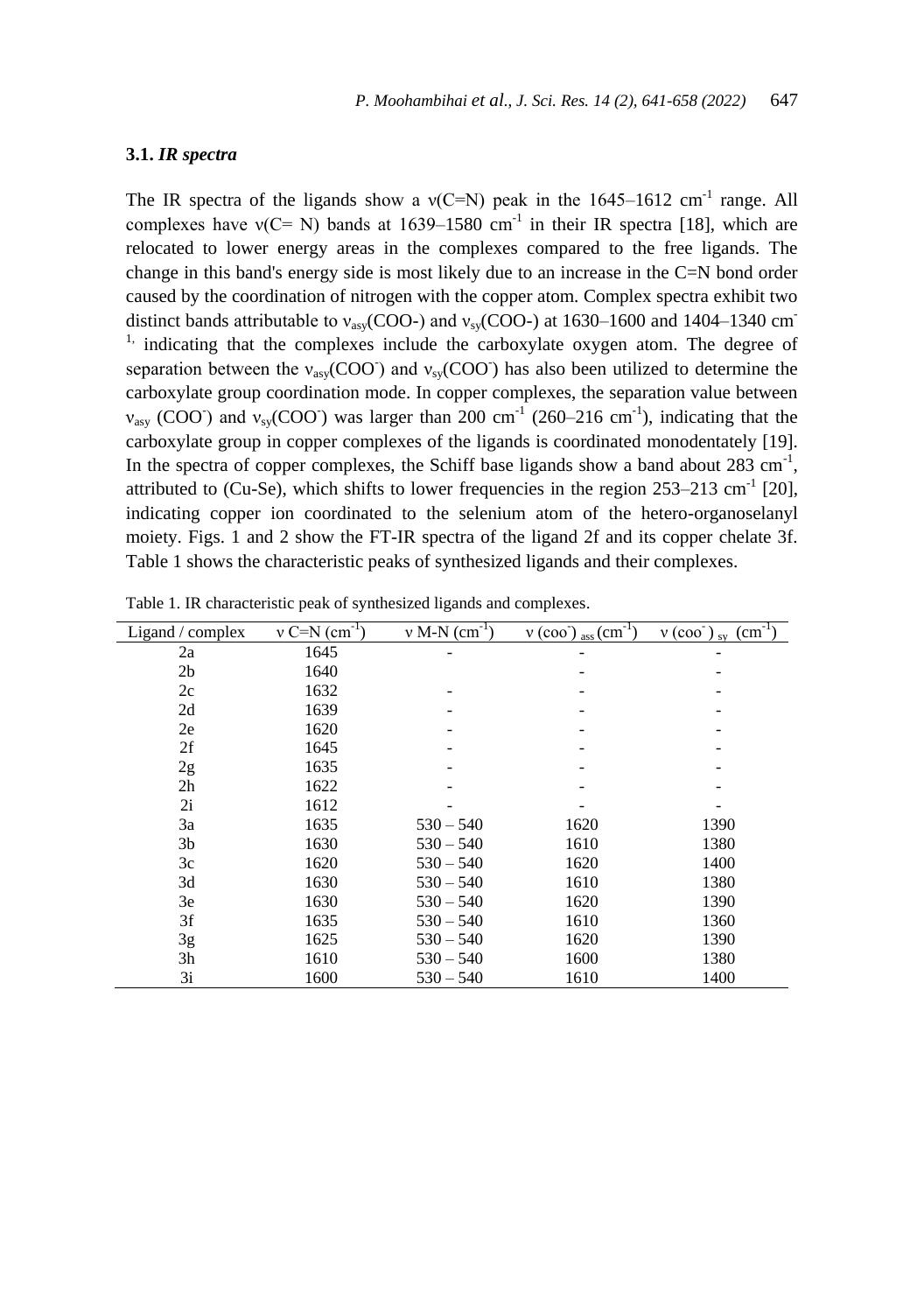



Fig. 1. FTIR spectrum of ligand 2f. Fig. 2. FTIR spectrum of copper complex 3f.

## **3.2.** *Mass spectra*

Mass spectra are critical for determining compound structure. The mass spectra of the ligands (2c, 2f, 2i) and their copper complexes3c, 3f, 3i (Fig. 3) were recorded, and their stoichiometric compositions were compared. The intensity of these peaks reflects the stability and abundance of the ion [21]. The ligands 2c, 2f, and 2i have a molecular ion peak at 499m/z, 528 m/z, and 536 m/z, while its copper complex has a molecular ion peak at 680 m/z, 709 m/z, and 719 m/z confirming the copper complex stoichiometry of 1:1. Elemental analysis values closely match those estimated from molecular formulae assigned to these complexes, as evidenced by FAB-mass examinations of individual complexes. Similar mass spectrum features were given to other ligands and their copper complexes.



Fig. 3. Mass spectrum of copper complexes a) 3c, b) 3f, and c) 3i.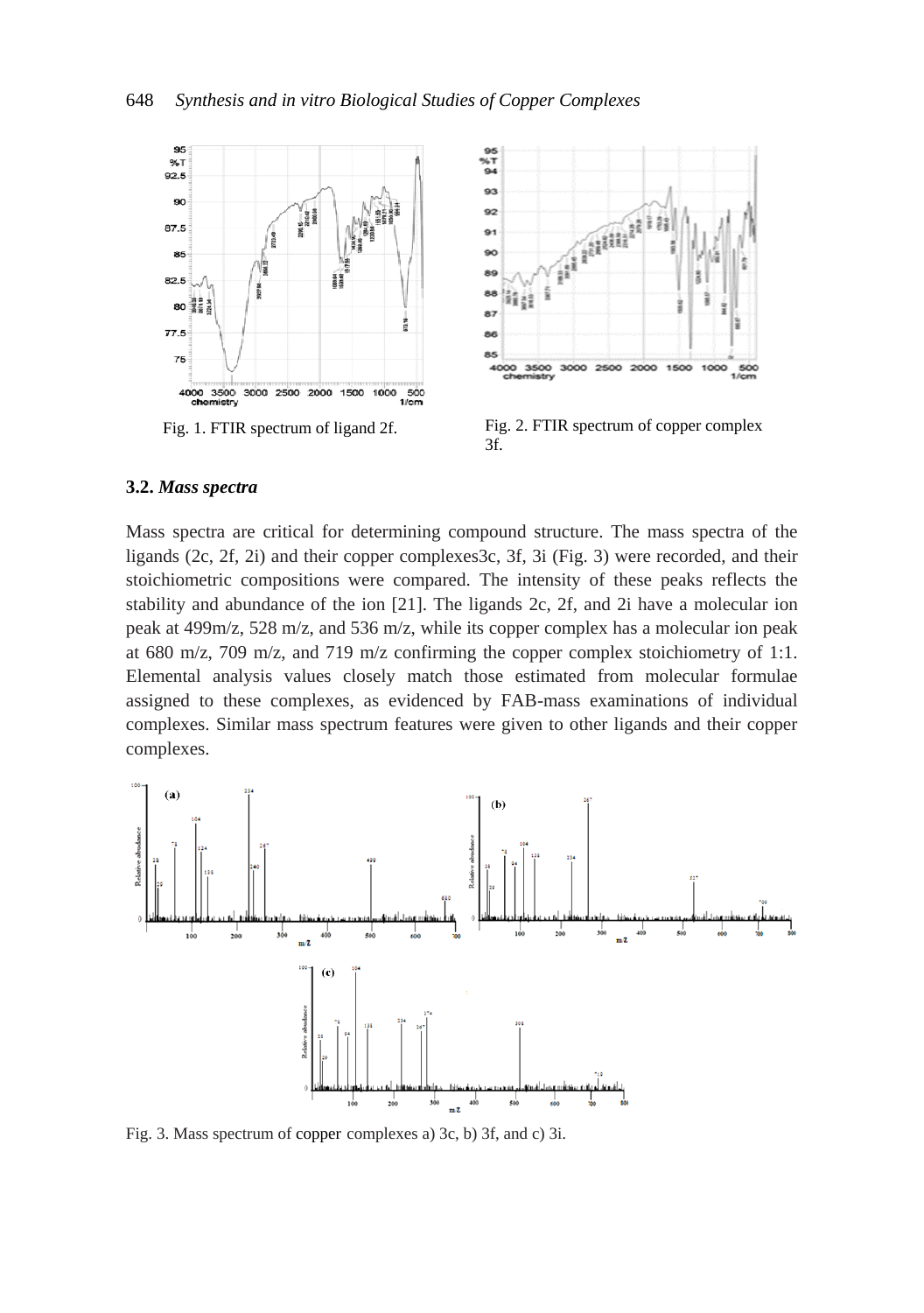# **3.3.** *<sup>1</sup>H NMR Spectra*

The  ${}^{1}H$  and  ${}^{13}C$ -NMR spectra of ligands were recorded in CDCl<sub>3</sub> and are given in the experimental section. Complex 2f shows (Fig. 4) singlet at δ: 2.28 (s, 6H), 8.34 (s, NH), 6.16 (s, 1H), 6.48 (s, 1H), 6.82 (d, 1H), 6.88 (d, 1H) 6.66-6.72 (m, 5H), 7.25-7.27 (d, 2H), 7.58-7.61 (m, 3H). All the protons were found to be in their expected region [22]. The conclusions drawn from these studies lend further support to the mode of bonding discussed in their IR spectra. The number of protons calculated from the integration curves and those obtained from the values of the expected CHN analyses agrees with each other.



Fig. 4. <sup>1</sup>H NMR spectra of ligand 2f.

#### **3.4.** *Electronic spectra*

The electronic spectra of the ligands and their complexes were recorded in DMSO as a solvent. The ligand 2f has 224 and 312 nm bands in its absorption spectra. These bands are caused by the n– $\pi$ <sup>\*</sup> and  $\pi$ – $\pi$ <sup>\*</sup> transitions within the Schiff base molecule. In DMSO, the electronic spectra of the corresponding complex reveal a band at 556 nm that is indicative of the square planar environment around the copper(II) ion and can be assigned to the  ${}^{2}B_{1g} \rightarrow {}^{2}A_{1g}$  transition [23,24]. Similar spectral properties were given to other complexes. The electronic spectra of all the complexes show bands in 200–225, 272–332 and 362–390 nm ranges, which could be due to the benzenoid's  $\pi-\pi^*$  transition or n– $\pi^*$ (COO), the > C=N- chromophore's  $\pi-\pi^*$  transition, and the > C=N- chromophore's n– $\pi^*$ transition, combined with the secondary band of the benzene. Furthermore, there were a few sharp lines in the spectra of the complexes in area 233–257 nm that may be attributable to charge transfer bands. Magnetic susceptibility tests in the solid-state revealed that the copper complexes were paramagnetic at room temperature. These complexes have magnetic moments similar to those expected for copper(II) complexes with no metal-metal interaction. The magnetic moment of the complex 3f at ambient temperature is 1.76 BM, which is typical for mononuclear complexes of magnetically diluted  $d^9$  systems with  $S = 1/2$  spin state and square planar structure, and there is no metal-metal contact along with the axial position. Magnetic behavior was similar in other copper complexes. Figs. 5 and 6 show the UV spectra of ligands 2c, 2f, 2i, and their complexes 3c, 3f, 3i.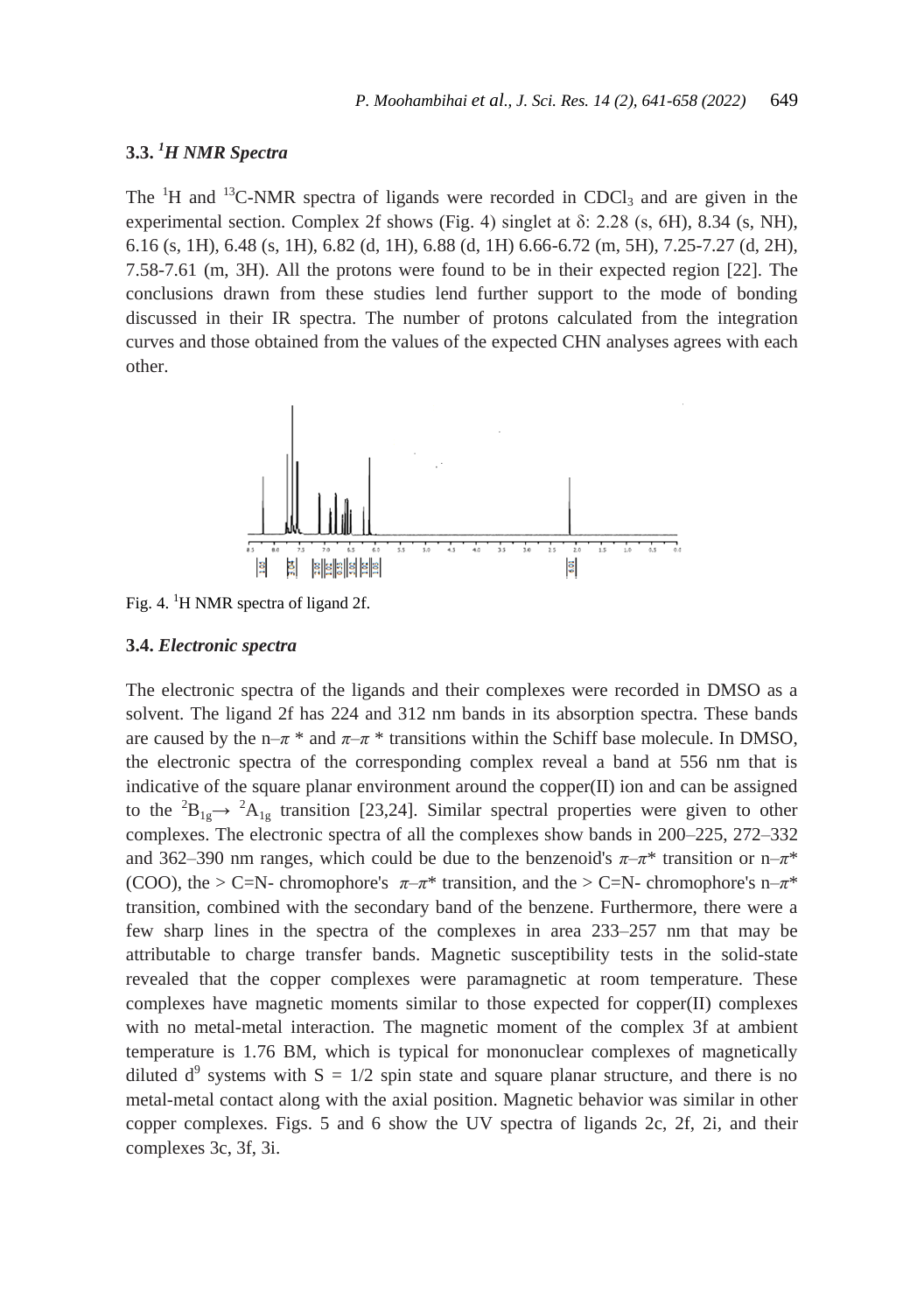

Fig. 5. UV spectra of ligands 2c, 2f and 2i.

Fig. 6. UV spectra of copper complexes 3c, 3f and 3i.

#### **3.5.** *ESR spectra*

The ESR spectra of 3f (Fig. 7) were recorded at 77 K in DMSO solution. The observed g|| value of 2.262 for copper chelate indicates that the metal-ligand link had a covalent character  $[25]$ . The planar distortion of  $Cu(II)$  chelate due to regular geometrical configurations ( $f = g||/A||$ ) was computed and found to be 146.2. The results showed that the distortion from regular square planar geometry around the copper center enabled the biomolecular mechanism for biological reactions [26].



Fig. 7. ESR spectrum of copper complex 3f.

#### **3.6.** *Molar conductance*

The copper complexes'molar conductance data measured in 0.001 M DMSO solution was found in the experimental section. The complexes had values between 10 and 29 mho cm<sup>2</sup>  $mol<sup>-1</sup>$ , which is within the predicted range of 1 to 35 mho cm<sup>2</sup> mol<sup>-1</sup> for non-electrolytes [27]. The complexes are non-electrolytic due to the involvement of the acetate groups in coordination. This was confirmed by a chemical study of the CH<sub>3</sub>COO ion that was not precipitated by the addition of FeCl<sub>3</sub>.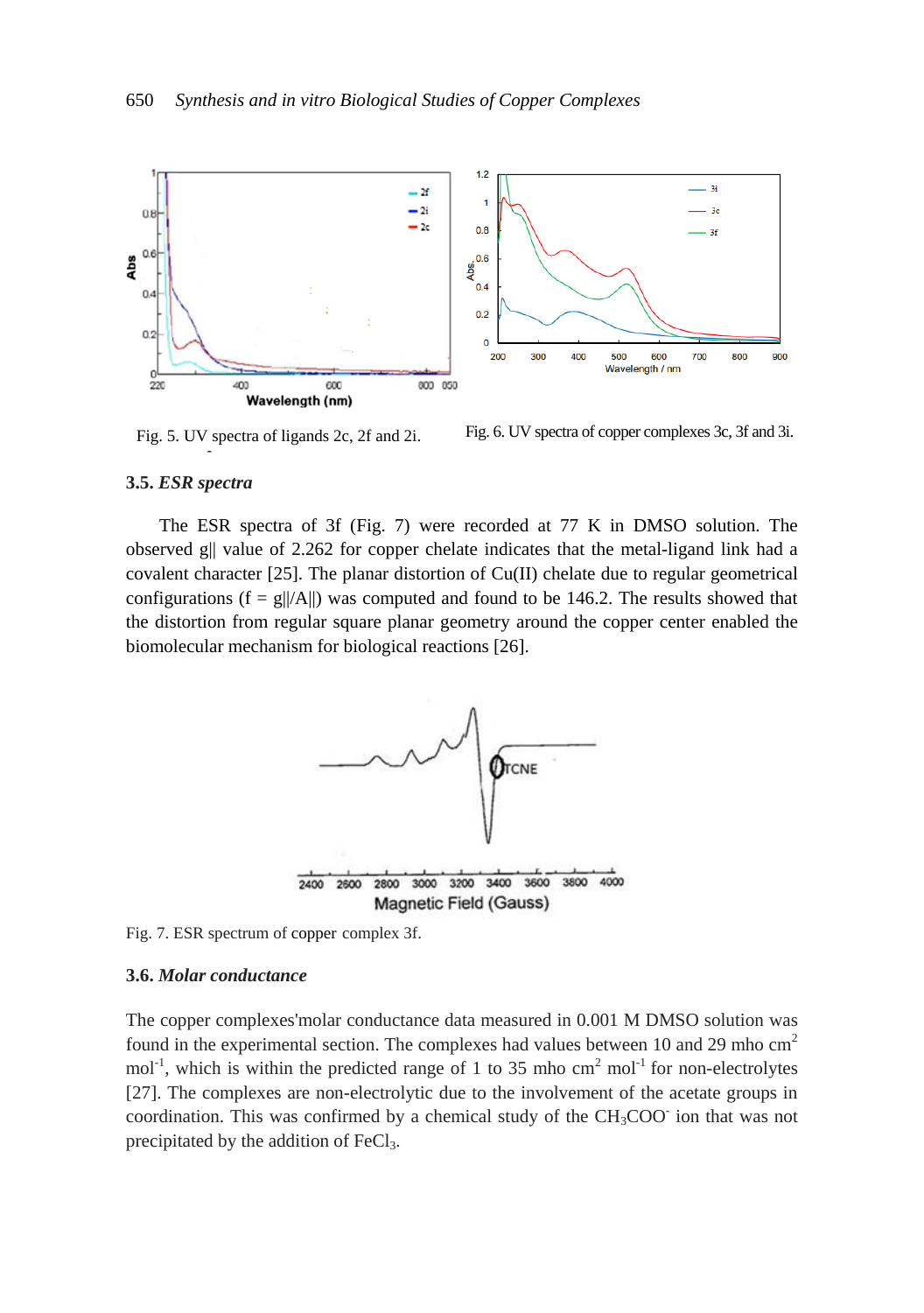#### **3.7.** *TGA and DTA studies*

TGA provides key structural data for metal chelate heat stability. The thermogravimetric profile revealed several structural moieties, such as lattice water or coordinated water molecules, anions, molecular fragments after ligand disintegration, and metal oxide as residual chelates. Under nitrogen atmosphere, the thermogravimetric profile of metal complexes was measured up to 750  $^{\circ}$ C at a heating rate of 10  $^{\circ}$ C/min. There was no breakdown below 200 °C in the copper complex, indicating no water molecules present. Then, in the temperature range of 260–400 °C, the breakdown was identified, corresponding to the ligand system's partial decomposition. Furthermore, the divergence observed between 340 and 468 °C indicates that complete ligand breakdown results in copper oxide (CuO) as a residue, along with a small amount of ash (Fig. 8).



Fig. 8. TGA and DTA curves of copper(II) complex.

#### **3.8.** *Antimicrobial activities*

Because of rising antimicrobial resistance, the World Health Organization (WHO) monitors diseases caused by microorganisms such as bacteria and fungi. Metal-based medicines are a viable way to develop novel therapeutics with various modes of action [28]. The goal of disrupting hydrophobic interactions in bacterial plasma membranes, composed of a phospholipid bilayer identical to that seen in eukaryotic cells, brings us back to amphiphilic metal complexes. The synthesized ligands and metal complexes were accessed in the present investigations against the following human pathogen strains: three Gram-negative bacteria, *Proteous vulgaris*, *Klebsiella pneumonia* and *Shigella flexneri*, three Gram-positive bacteria, *Staphylococcus aureus*, *Staphylococcus epidermidis* and *Bacillis subtilis,* and three Fungi, *Aspergillus fumigatus*, *Aspergillus clavatus* and *Candida albicans* shown in Tables 2 and 3. The serial dilution method was used to determine the preliminary antibacterial and antifungal activity screening.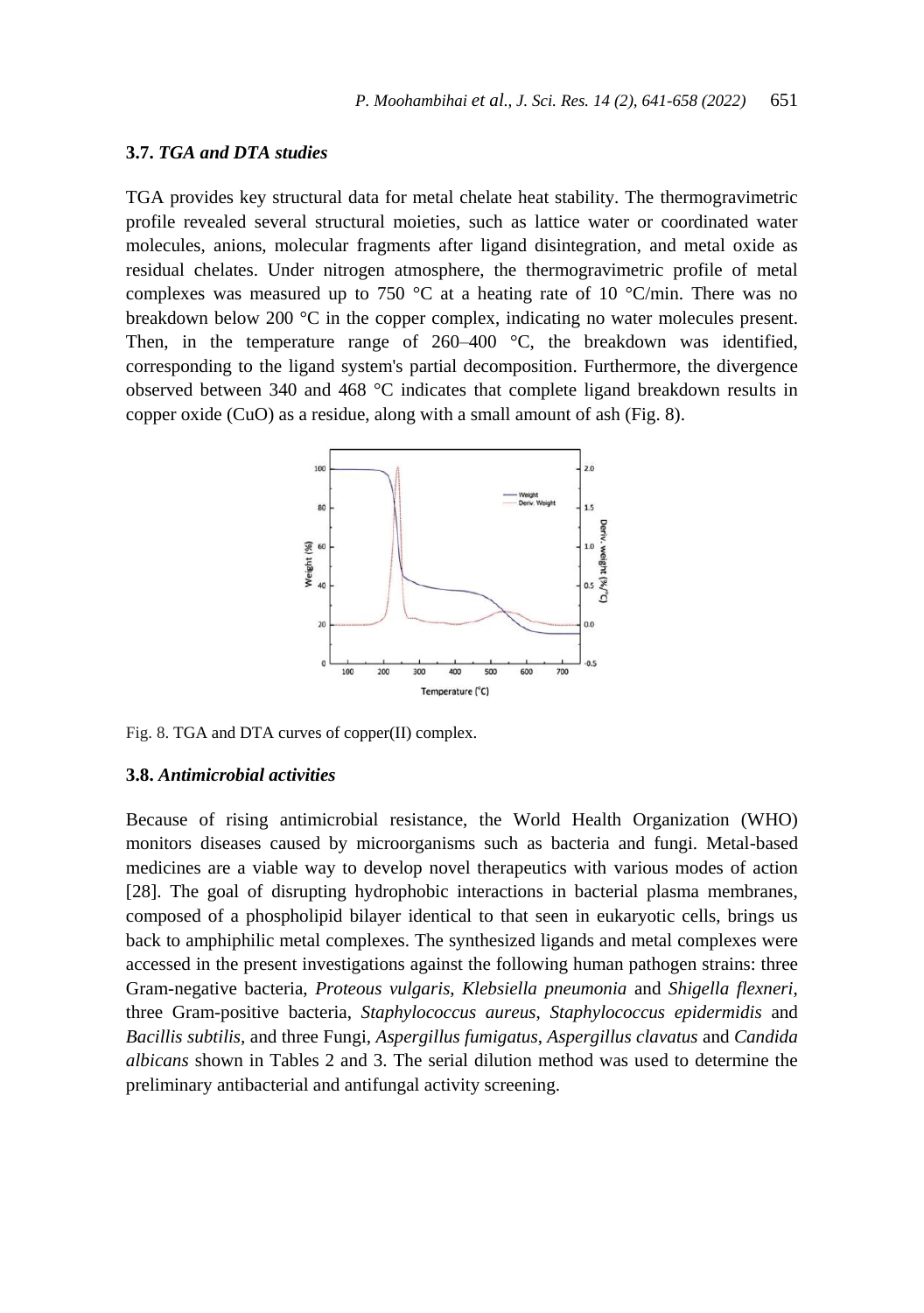

Scheme 1. Synthesis of copper complexes  $(3a - i)$ .

Antimicrobial tests were carried out by dissolving 5 mg of the chemical compound in 1 mL of dimethyl sulfoxide (DMSO). Gentamycin, Ampicillin, and Amphotericin B (1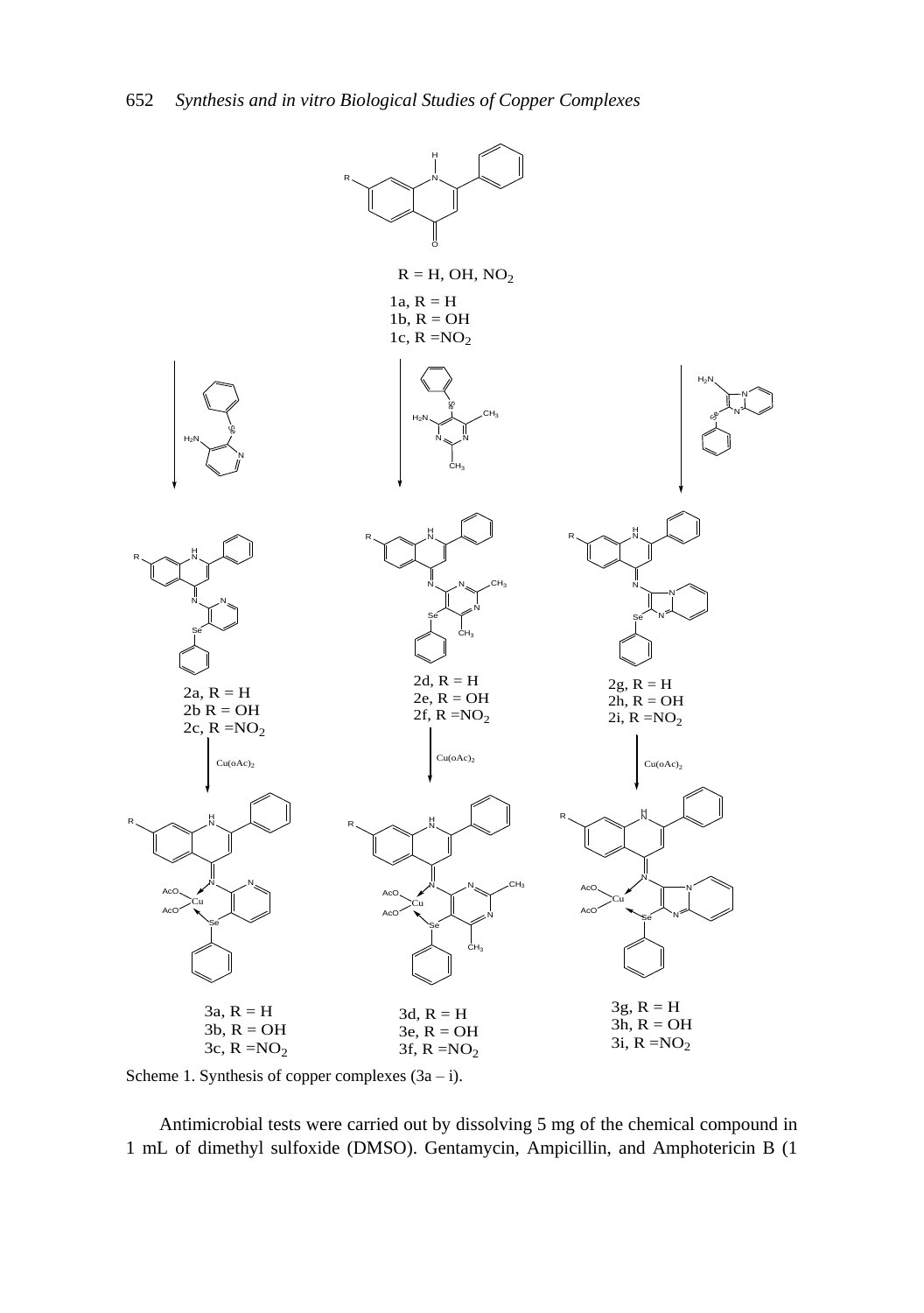mg/mL) were used as standard benchmarks for Gram-negative bacteria, Gram-positive bacteria, and antifungal activity, respectively. Due to chelation [29] and overtone concept [30] via various biochemical actions, inhibitions of protein, RNA, and DNA, the copper chelate 3f is more inhibitory of microbial growth than other chelates and ligand under similar conditions. Because of the differences in the makeup of the cell membranes, the experimental data revealed that the produced metal chelates were more effective against Gram +ve strains than Gram -ve strains. The biological activity of a specific molecule is influenced by a variety of factors, such as lipophilia, resonance, chemical structure, and thermodynamic stability [31,32].

|                | Gram +ve bacteria  |                   |           | Gram - ve bacteria |                 |             |
|----------------|--------------------|-------------------|-----------|--------------------|-----------------|-------------|
| Complex        | <b>B.</b> subtilis | S.<br>epidermidis | S. aureus | S. flexneri        | K.<br>pneumonia | P. vulgaris |
| 3a             | 8.43               | 8.09              | 7.93      | 7.52               | 8.63            | 8.13        |
| 3 <sub>b</sub> | 11.61              | 10.52             | 10.72     | 9.55               | 10.42           | 10.11       |
| 3c             | 14.64              | 13.62             | 12.44     | 12.12              | 13.52           | 12.08       |
| 3d             | 10.16              | 9.14              | 9.12      | 9.11               | 9.98            | 9.82        |
| 3e             | 13.64              | 12.62             | 12.34     | 11.12              | 12.52           | 11.08       |
| 3f             | 16.18              | 15.12             | 14.18     | 14.43              | 15.35           | 13.24       |
| 3g             | 9.54               | 8.82              | 8.61      | 8.24               | 9.12            | 8.96        |
| 3 <sub>h</sub> | 12.88              | 11.86             | 11.56     | 10.73              | 11.84           | 11.72       |
| 3i             | 15.98              | 14.82             | 13.92     | 13.85              | 14.52           | 12.94       |
| Ampicilin      | 18.94              | 16.42             | 15.65     |                    |                 |             |
| Gentamycin     |                    |                   |           | 15.43              | 16.35           | 14.84       |

Table 2. Antimicrobial activity of the synthesized complexes against bacteria expressed as inhibition diameter zones in mm based on well diffusion assay.

Table 3. Antimicrobial activity of the synthesized complexes against fungi expressed as inhibition diameter zones in millimeters (mm) based on well diffusion assay.

|                | Fungi       |              |             |  |  |  |
|----------------|-------------|--------------|-------------|--|--|--|
| Complex        | C. albicans | A. fumigatus | A. clavatus |  |  |  |
| 3a             | 7.96        | 8.84         | 8.65        |  |  |  |
| 3 <sub>b</sub> | 11.06       | 11.12        | 10.68       |  |  |  |
| 3c             | 14.96       | 13.58        | 13.68       |  |  |  |
| 3d             | 9.68        | 10.12        | 9.65        |  |  |  |
| 3e             | 13.96       | 12.58        | 12.68       |  |  |  |
| 3f             | 13.18       | 15.32        | 15.12       |  |  |  |
| 3g             | 8.69        | 9.46         | 9.34        |  |  |  |
| 3h             | 12.68       | 11.82        | 11.52       |  |  |  |
| 3i             | 12.86       | 14.91        | 14.85       |  |  |  |
| Amphotericin   | 14.78       | 16.92        | 15.42       |  |  |  |

#### **3.9.** *Radical scavenging activity of the synthesized compounds*

The radical scavenging ability of the synthesized complexes was tested using the 1, 1 diphenyl-2-picryl hydrazyl (DPPH). A 0.04 mg/mL DPPH solution in methanol was generated in this technique. 1 mL of this solution was put into 4 mL of synthesized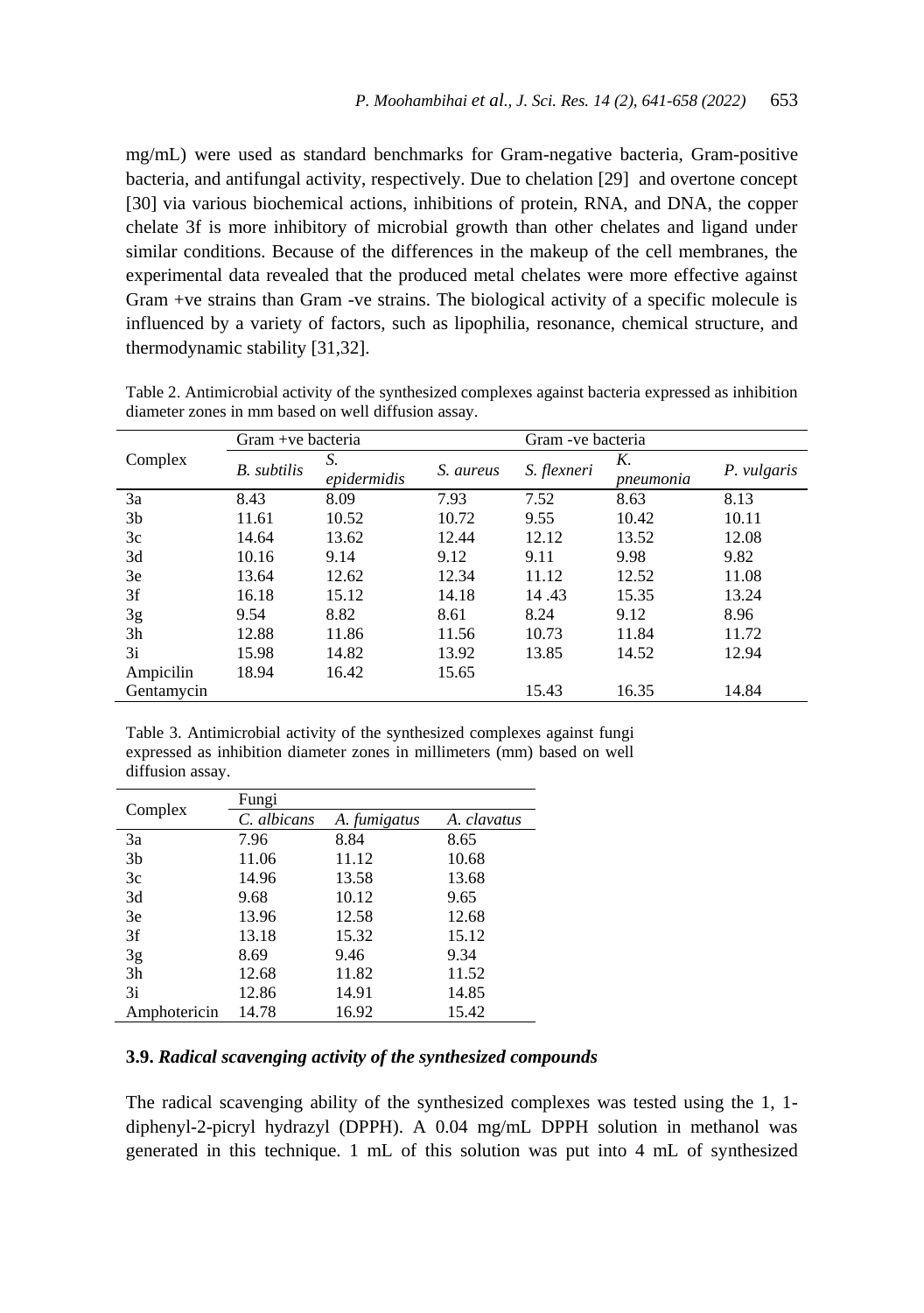samples in methanol to achieve four different concentrations (12.5, 25, 50, and 100  $g/$ ) mL). Control was made by pouring 1 mL of this solution into 4 mL of methanol, with 4 mL methanol serving as a blank. The mixtures were agitated before being baked for 30 minutes at 37 °C in a dark oven, with absorbance measured with a double beam UV-Vis spectrophotometer at 517 nm. Ascorbic acid was utilized as a standard at the same concentration as above. The % inhibition of the DPPH radical was calculated using the equation below.

% inhibition =  $A_0 - A_1 / A_0 \times 100$ 

 $A_1$  is the absorbance in the presence of a test or standard sample, and  $A_0$  is the absorbance of the control reaction [33]. The DPPH assay was extensively used to analyze the ability of synthetic complexes or phytochemicals to scavenge free radicals and determine their antioxidant activity. Antioxidant complexes reduced the absorbance at 517 nm, which is caused by the DPPH radical and their ability to turn DPPH from purple to yellow. The radical scavenging behavior of the synthesized complexes was evaluated using DPPH in this investigation, and the findings are presented in Fig. 9. The coordination of metal in the four positions of the condensed ring system and selenium in the 2f, which increases its capacity to stabilize unpaired electrons and thus scavenge free radicals, could explain complex 3f's high antioxidant activity in comparison to free ligands. Furthermore, the presence of a hetero-organoselenium moiety in the copper complex suggested that complex 3f could be a new interesting lead candidate for future antioxidant design and synthesis.



Fig. 9. Percentage inhibition of DPPH radical by the synthetic compounds.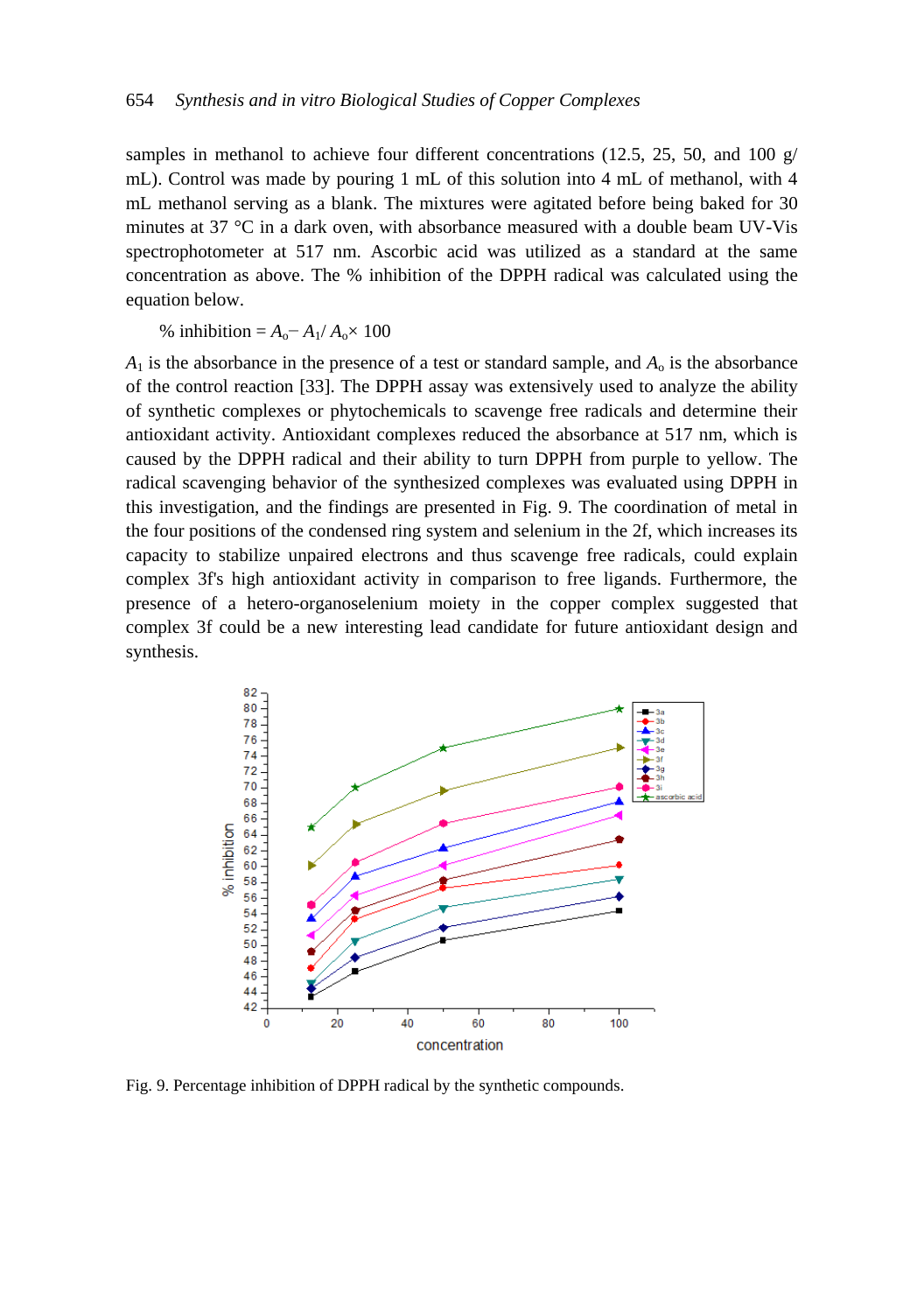### **3.10.** *Cytotoxicity*

The cytotoxicity of metal chelates (Fig. 10) and ligands on HL-60 and MCF-7 cells was determined after 24 h of incubation. It is dependent on their ability to bind to DNA and damage its structure, resulting in degradation of their function, obstructing replication and transcription, and eventually cell death. The synthesized complexes were tested in vitro for activity against HL-60 and MCF-7 using the MTT assay. The percentage of intact cells was calculated and compared to the control. These compounds' activities against the two cell lines were compared to those of doxorubicin. All compounds suppressed both cells in a dose-dependent manner. Ip *et al*. [34] published comparative tests between comparable sulfur and selenium compounds, demonstrating that selenium inhibits cancer cell development far more effectively than sulfur. Furthermore, selenium may impede cellular transformation through a multi-modal approach. In vitro activity of 3c, 3e, and 3i was moderate in selectivity and as an orientative measure. At 100 mM, 3f was much more active against two cell lines, HL-60 and MCF-7.



Fig. 10. Cytotoxic activities of the complex against two cancer cell lines.

# **3.11.** *DNA interaction studies*

# 3.11.1. *Electrochemical studies*

Copper(II) complexes with 2,6-dimethyl-5-(phenylselanyl)pyrimidin-4-amine derivative showed one-electron redox characteristics (Fig. 11), with a  $Cu^{2+}/Cu^{+}$  pair at Epa = 0.05 and  $Epc = 0.20$  V. The addition of CT-DNA to the metal chelate resulted in a considerable decrease in both anodic and cathodic current as well as a shift in electrode potential. The gradual change in potential and current revealed that partial intercalation (fused aromatic rings) and partial electrostatic interactions (between the -ve charged phosphate backbone and + ve charged copper ion) were irresponsible for the binding of copper chelate to the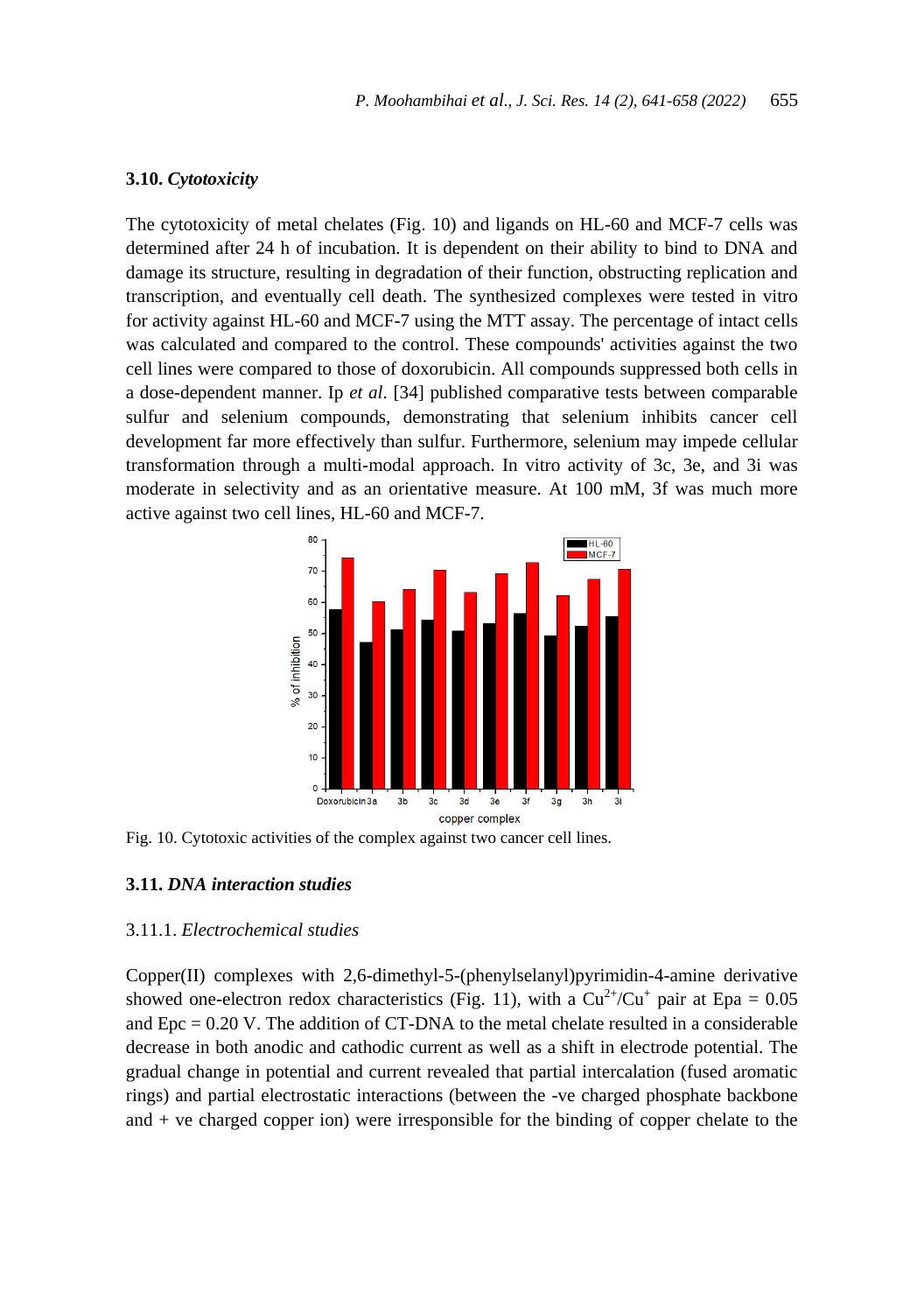electrode surface. The metal complex had a lot of cytotoxicity against the HL-60 and MCF-7 cell lines, which helped to clarify the DNA binding investigations.



Fig. 11. Cyclic voltammetric behavior of copper complex 3f in the a) absence and b) presence of DNA.

#### 3.11.2. *Viscosity measurements*

The viscosity experiment is useful for determining how well metal complexes bind to DNA. Complexes have a binding affinity for DNA, according to the proportionate changes in viscosity. The DNA helix must be lengthened, and the DNA viscosity must be increased in a classic intercalation mode. By intercalating the double helix of DNA, ethidium bromide, a well-known DNA intercalator, greatly increases relative viscosity. There is a considerable increase in viscosity when DNA is added to metal complexes (Fig. 12). The rise in viscosity indicates that the complexes engage by intercalation binding, supported by electronic spectrum features. The experiment results show that the complex 3f has a higher affinity for binding DNA than other complexes.



Fig. 12. Effects of the increasing amount of complex 3f on the relative viscosity of CT-DNA at  $25 \pm 0.1^{\circ}$ C.

#### **Conclusion**

The synthesis, characterization, and biological evaluation of copper(II) complexes with hetero-organoselenium-based Schiff base ligands 2-(phenylselanyl)pyridine-3-amine, 2,6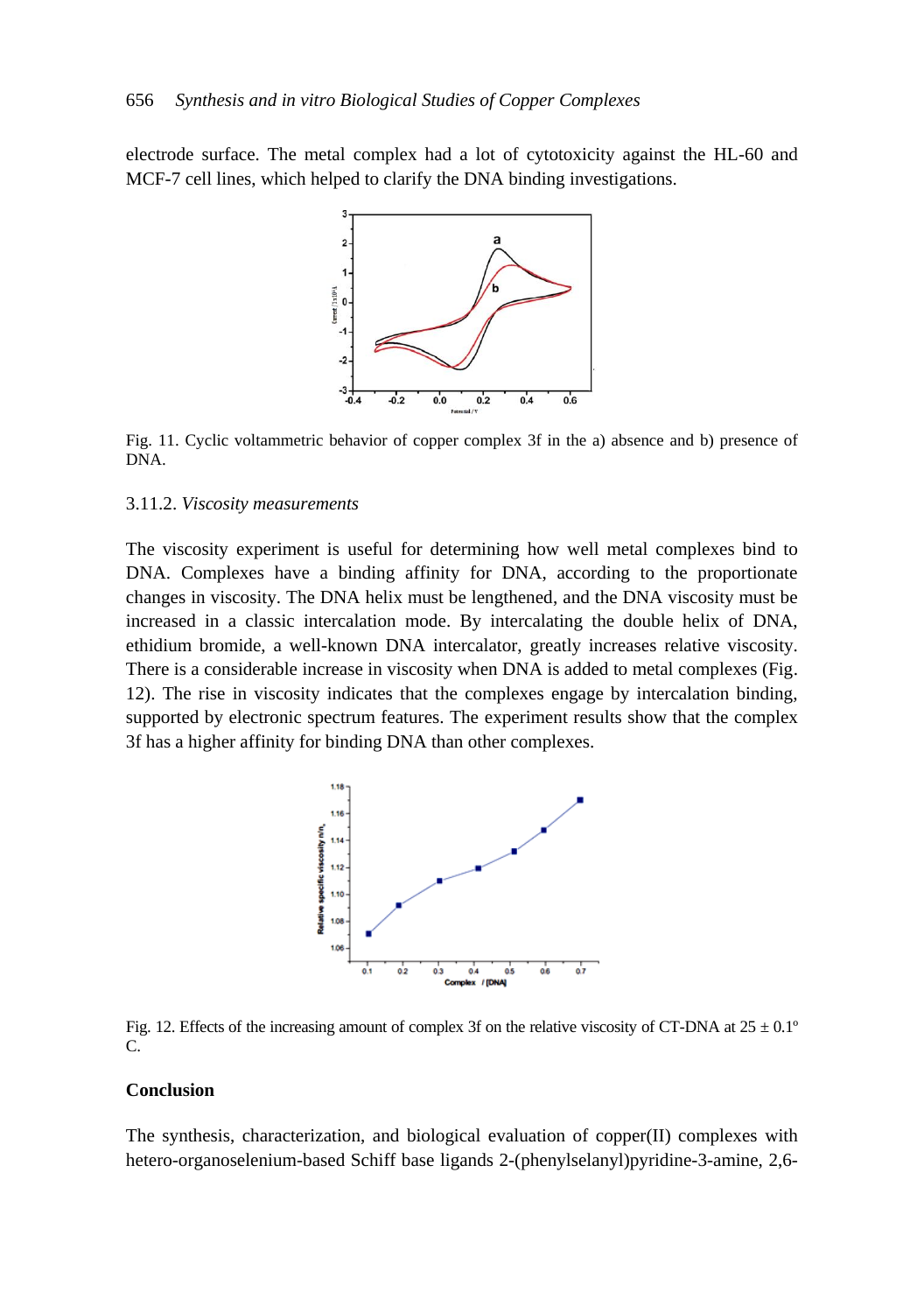dimethyl-5-(phenylselanyl)pyrimidin-4-amine, and 2-(phenylselanyl)H-imidazo[1,2-α] pyridine-3-amine were investigated in this study. Spectroscopic examinations revealed that the complex connected with two carboxylate oxygen atoms and a copper atom via the quinoline moiety and hetero-organoselenium from the ligand. According to the analytical and spectral data, all copper complexes have a distorted square planar geometry with metal to ligand ratio of 1:1. Electrochemical tests and viscosity measurements were used to evaluate the copper complexes' binding relationship with calf thymus DNA (CT-DNA). All of the complexes reacted with CT-DNA via an intercalation manner. In the antimicrobial study, lipophilic and polar substituents like C=N and Se–N are likely to increase fungal and bacterial toxicity; hence copper(II) complexes have a higher probability of interacting with nucleotide bases. The nitro substituted copper complexes showed good antibacterial, antifungal and anticancer activities due totheir strong electronwithdrawing nature increases the lipophilic character. Furthermore, it was discovered that complexing the ligand with the metal ion improves its anticancer activity in the MCF-7 cell line. Furthermore, incorporating a hetero-organoselenium moiety in the copper complex showed that it could be a new promising lead candidate for future antioxidant design and synthesis.

#### **Acknowledgment**

We thank the Head, Department of Chemistry, and Manonmaniam Sundaranar University for providing the necessary facilities.

#### **References**

- 1. S. Mayadevi, P. G. Prasad, and K. K. M. Yusuff, Synth. React. Inorg. Met. Org. Chem. **33**, 481 (2003)[. http://dx.doi.org/10.1081/SIM-120020000](http://dx.doi.org/10.1081/SIM-120020000)
- 2. R. N. Prasad, K. M. Sharma, and A. Agrawal, Indian J. Chem. A **46**, 600 (2007). <https://doi.org/10.1155/2015/525239>
- 3. R. Johari, G. Kumar, and S. Singh, J. Indian Chem. Soc. **26**, 23 (2009). <https://doi.org/10.1016/j.ejmech.2010.03.036>
- 4. A. S. Shekhawat, N. P. Singh, and N. S. Chundawat, J. Sci. Res. **14**, 38 (2022) <http://dx.doi.org/10.3329/jsr.v12i1.427457>
- 5. M. G. Kayirere, A. Mahamoud, J. Chevalier, J.C. Soyfer, A. Cŕemieux, and J. Barbe, Eur. J. Med. Chem. **33**, 55 (1998)[. https://doi.org/10.1016/S0223-5234\(99\)80076-2](https://doi.org/10.1016/S0223-5234(99)80076-2)
- 6. R. Musiol, J. Jampilek, and V. Buchta, Bioorg. Med. Chem. **14**, 3592 (2006). <https://doi.org/10.1016/j.bmc.2006.01.016>
- 7. M. Jain, S. I. Khan, and B. L. Tekwari, Bioorg. Med. Chem. **13**, 4458 (2005). <https://doi.org/10.1016/j.bmc.2005.04.034>
- 8. W. Cunico, C. A. Cechinel, and H. G. Bonacorso, Bioorg. Med. Chem. Lett. **16**, 649 (2006). <https://doi.org/10.1016/j.bmcl.2005.10.033>
- 9. Y. L. Chen, C. J. Huang, and Z. Y. Huang, Bioorg. Med. Chem. **14**, 3098 (2006). <https://doi.org/10.1016/j.bmc.2005.12.017>
- 10. N. Muruganantham, R. Sivakumar, N. Anbalagan, V. Gunasekaran, and J. T. Leonard, Biol. Pharm. Bull. **27**, 1683 (2004)[. https://doi.org/10.1248/bpb.27.1683](https://doi.org/10.1248/bpb.27.1683)
- 11. S. W. May and S. H. Pollock, Drugs **56**, 959 (1998). <https://doi.org/10.2165/00003495-199856060-00001>